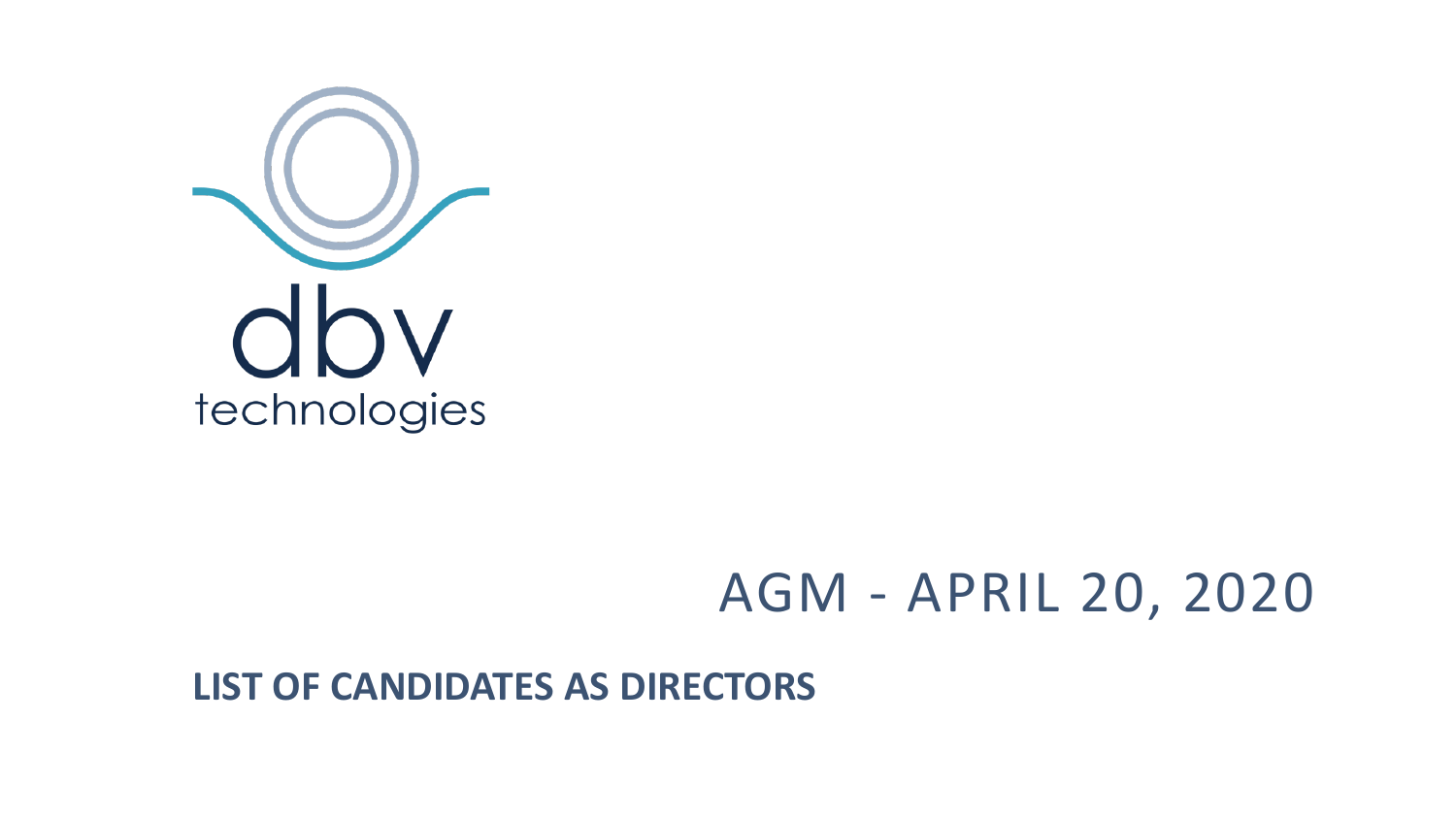# DANIEL TASSÉ



### **Chief Executive Officer and Director**

Born on 02/14/1960 in Montreal, QC, Canada Business address : DBV Technologies, 177/181 avenue Pierre Brossolette, 92120 Montrouge (France)

#### **Other mandates and positions exercised in the last five years (excluding DBV Technologies)**

Director and Member of the Audit Committee and the Compensation Committee of Indivior PLC Director and Member of the Compensation Committee of Regenxbio Inc. Director and Member of the Audit Committee of HLS Therapeutics from 2018 to 2019 Director and Member of the Audit Committee and the Compensation Committee of Bellerophon Therapeutics Inc. CEO of Alcresta Thérapeutics Inc. from 2016 to 2018 CEO of Ikaria Inc., acquired by Mallinckrodt Pharmaceuticals Inc. from 2008 to 2015

#### **Shareholding**

500,000 stock-options, in progress of vesting, giving the right to purchase 500,000 shares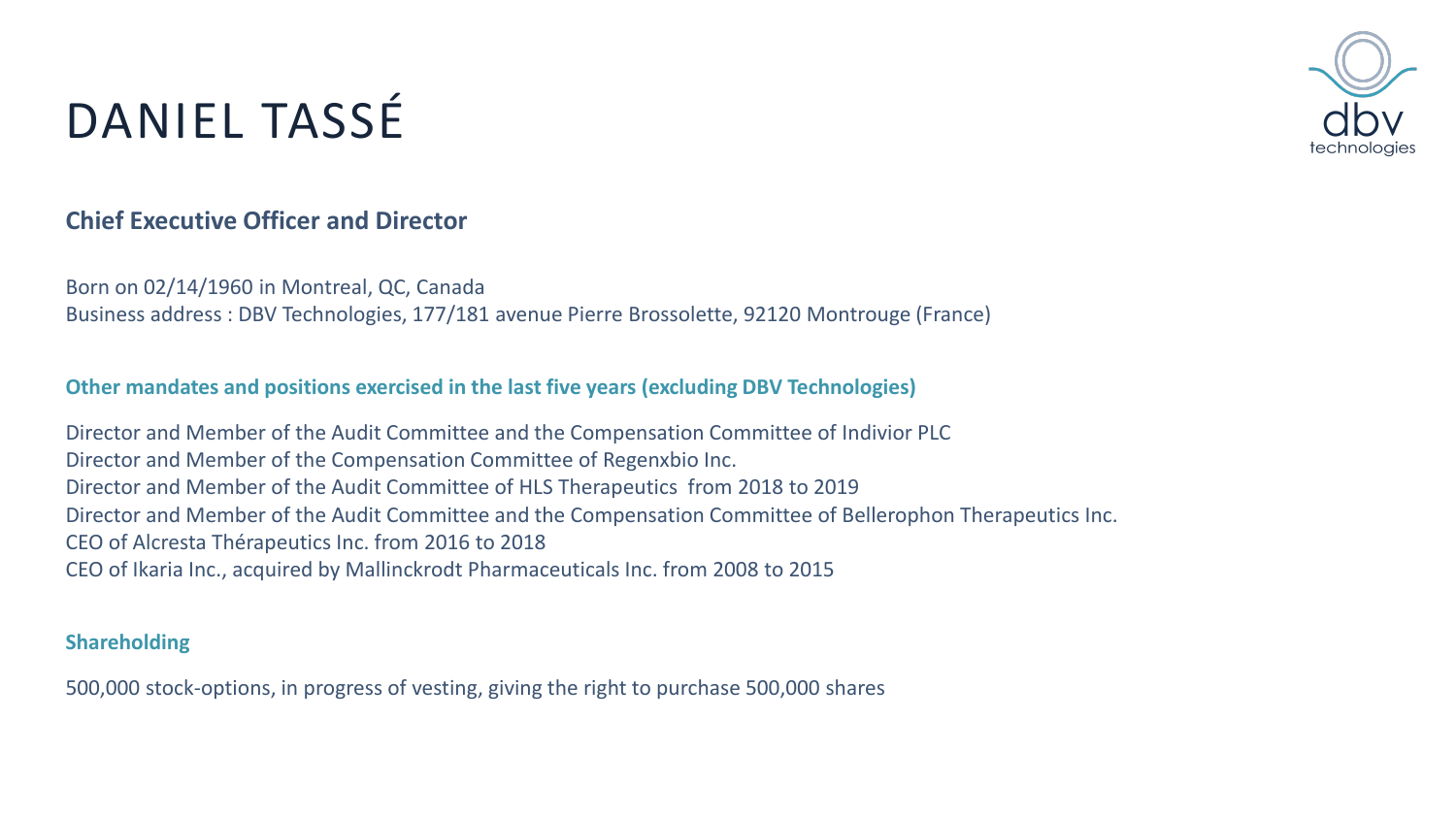## MICHEL DE ROSEN



#### **Chairman of the Board and Independent Director – Member of the Nominating and Governance Committee**

Born on 02/18/1951 in Paris, France Business address : DBV Technologies, 177/181 avenue Pierre Brossolette, 92120 Montrouge (France)

#### **Other mandates and positions exercised in the last five years (excluding DBV Technologies)**

Chairman of the Board of Faurecia SA CEO of Eutelstat Communications SA Chairman of the Board of Pharnext SA Director of ABB Ltd.

#### **Shareholding**

23,570 directly held shares 9,000 « BSA 2018 » giving the right to purchase 9,000 shares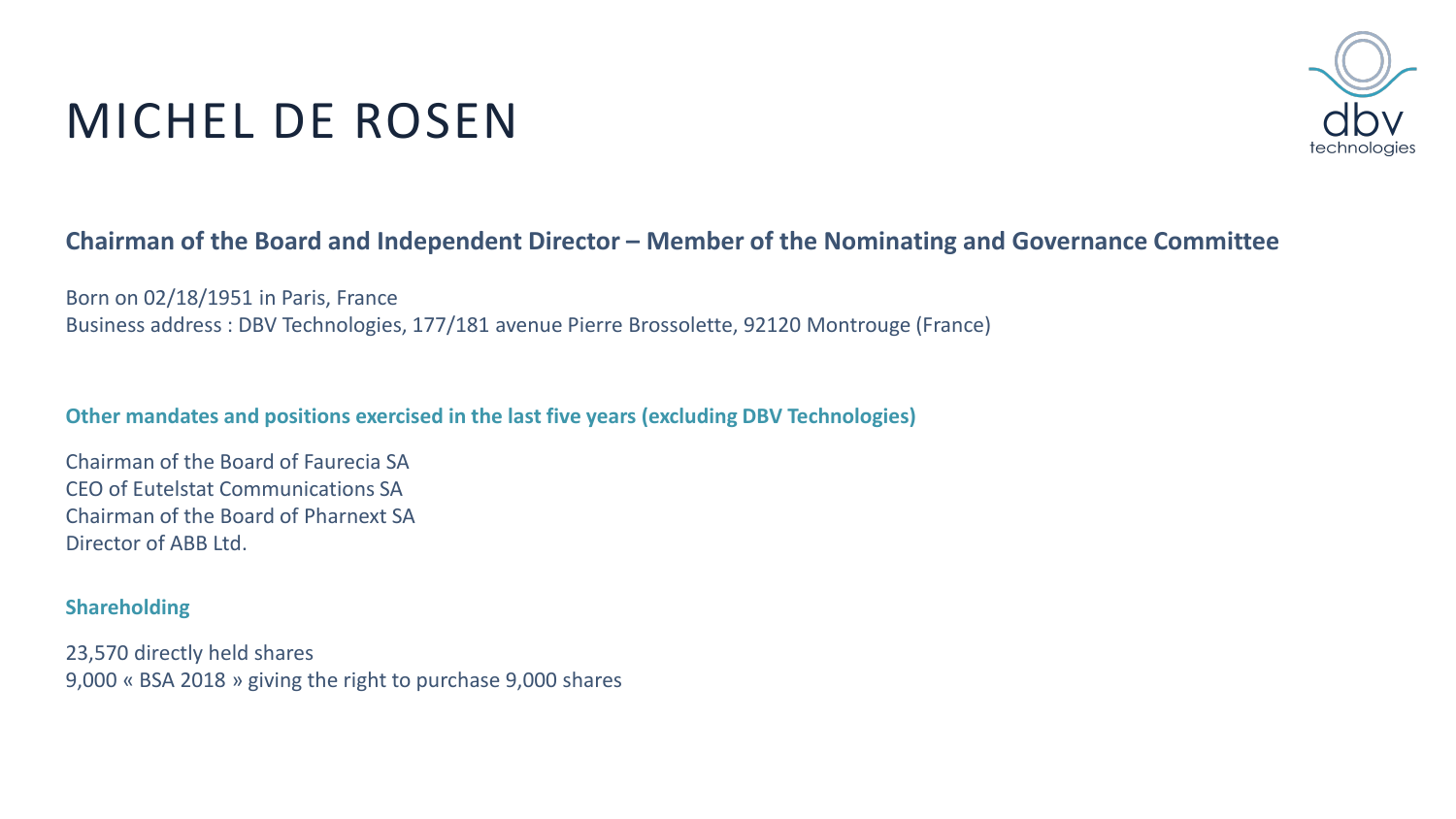# MAÏLYS FERRERE



### **Director, Member of the Nominating and Governance Committee & member of the Compensation Committee**

Born on 09/12/62 in Paris, France Business address : BPI France, 27-31 avenue du Général Leclerc, 94710 Maison-Alfort Cedex

#### **Other mandates and positions exercised in the last five years (excluding DBV Technologies)**

Director of Euronext Paris SA Director of Sequans communications SA Director of Limagrain Holding Director of Novasep Holding as representative of Bpifrance Participations Director of Grimaud La Corbière as representative of Bpifrance Participations Director of Pixium Vision SA as representative of Bpifrance Participations Director of Gensight Biologics SA as representative of Bpifrance Participations Director of Valneva SE as representative of Bpifrance Participations Director of Innate Pharma as representative of Bpifrance Participations

#### **Shareholding**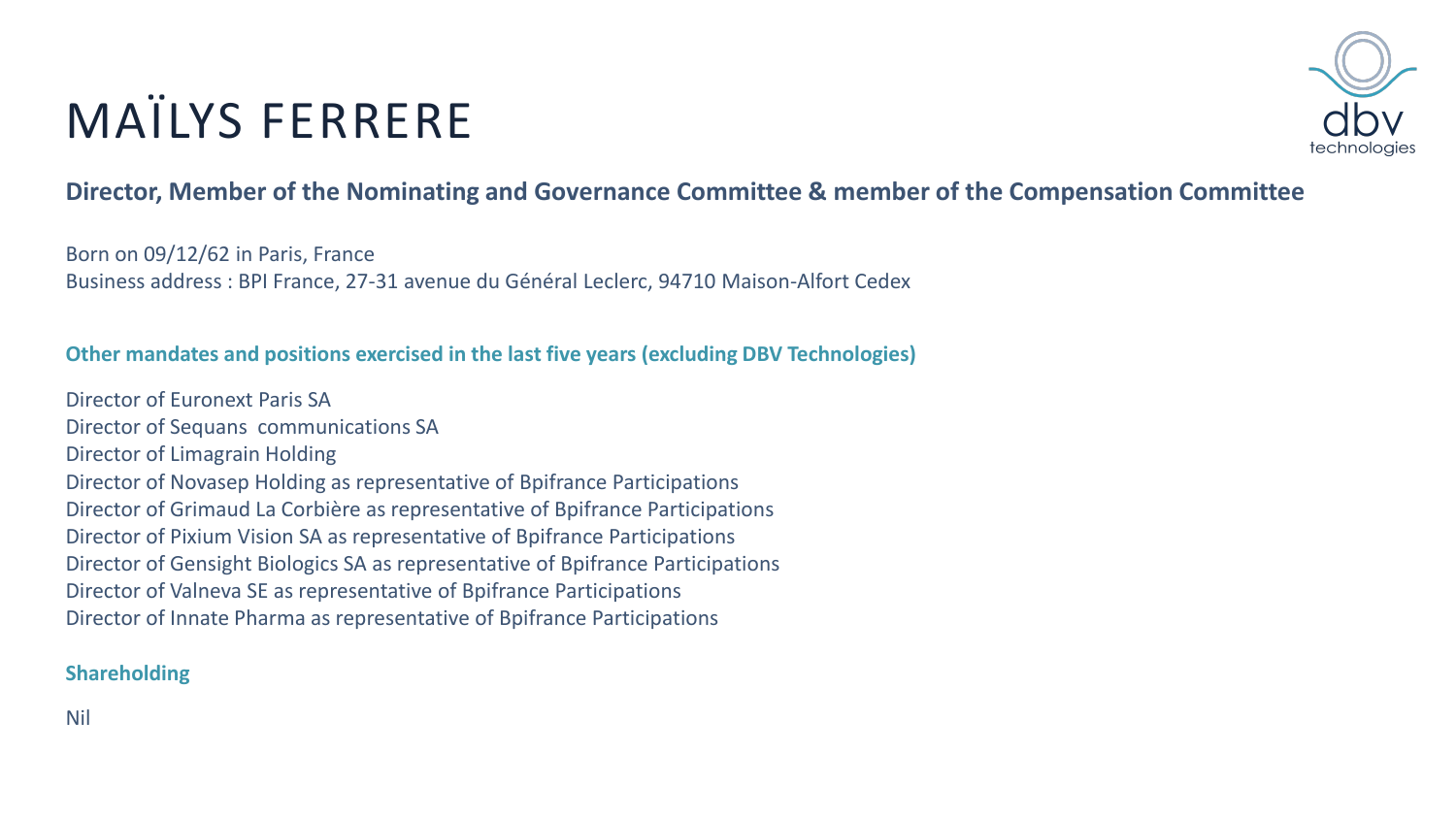### CLAIRE GIRAUT

#### **Independent Director, President of the Audit Committee**

Born on 04/04/1956 in Soissons, France Business address : DBV Technologies, 177/181 avenue Pierre Brossolette, 92120 Montrouge (France)

#### **Other mandates and positions exercised in the last five years (excluding DBV Technologies)**

Member of the Audit Committee and of the Board of Directors of Julius Baer Group Ltd. and Banque Julius Baer Member of the Audit Committee and of the Board of Directors of Heurtey Petrochem

#### **Shareholding**

10,000 « BSA 2016 » giving the right to purchase 10,000 shares 7,000 « BSA 2018 » giving the right to purchase 7,000 shares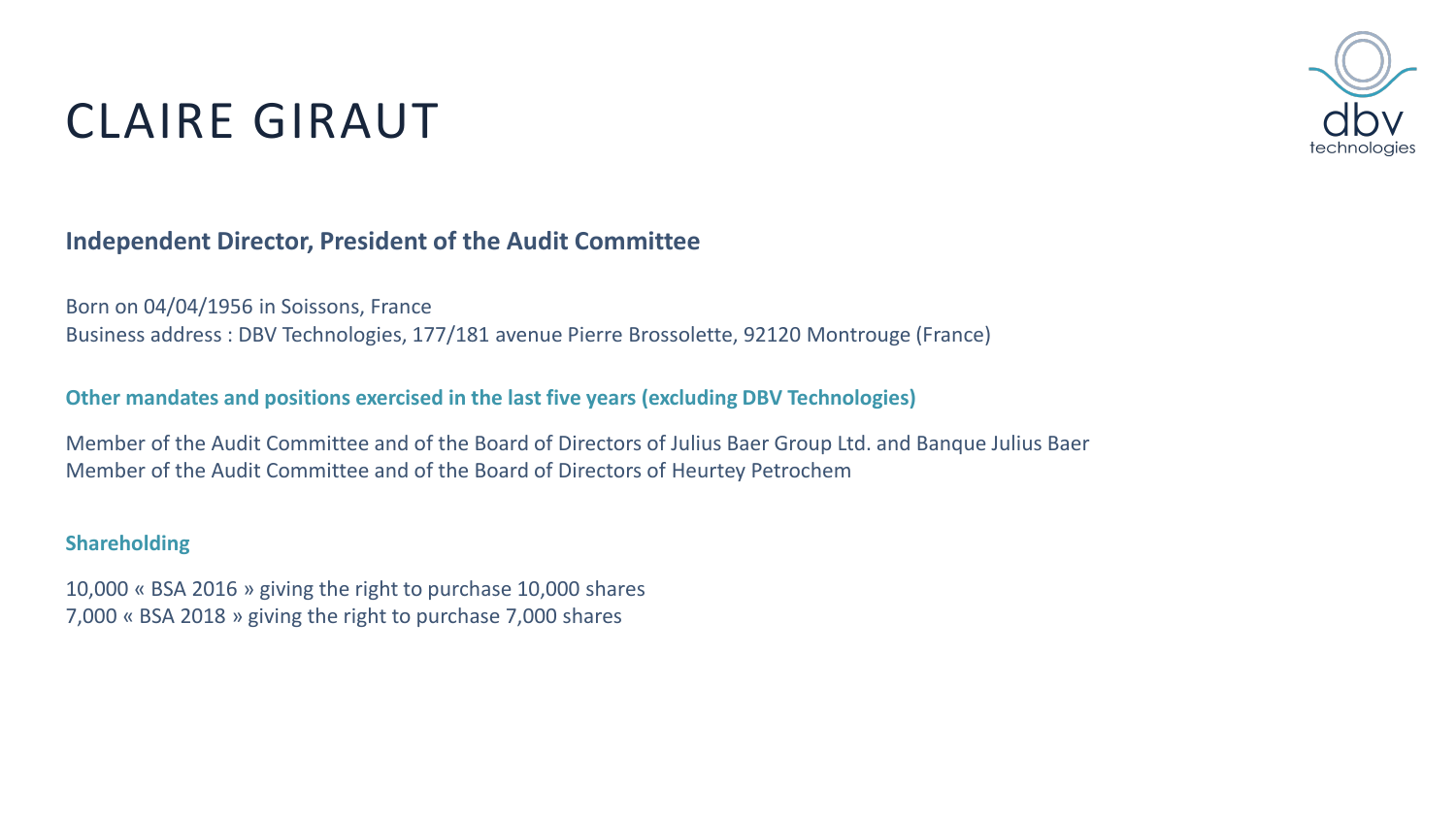### MICHAEL J. GOLLER

#### **Director, President of the Nominating and Governance Committee & Member of the Compensation Committee**

Born on 03/23/1975 in New York (USA) Business address : 664 Madison Avenue – New York City (USA)

**Other mandates and positions exercised in the last five years (excluding DBV Technologies)**

Managing Director at Baker Brothers Investments Independent Director and member of the Nomination and Governance Committee at BeiGene Ltd.

#### **Shareholding**

7,500 « BSAX 2015 » giving the right to purchase 7,500 shares 7,000 « BSA 2016 » giving the right to purchase 7,000 shares 7,000 « BSA 2018 » giving the right to purchase 7,000 shares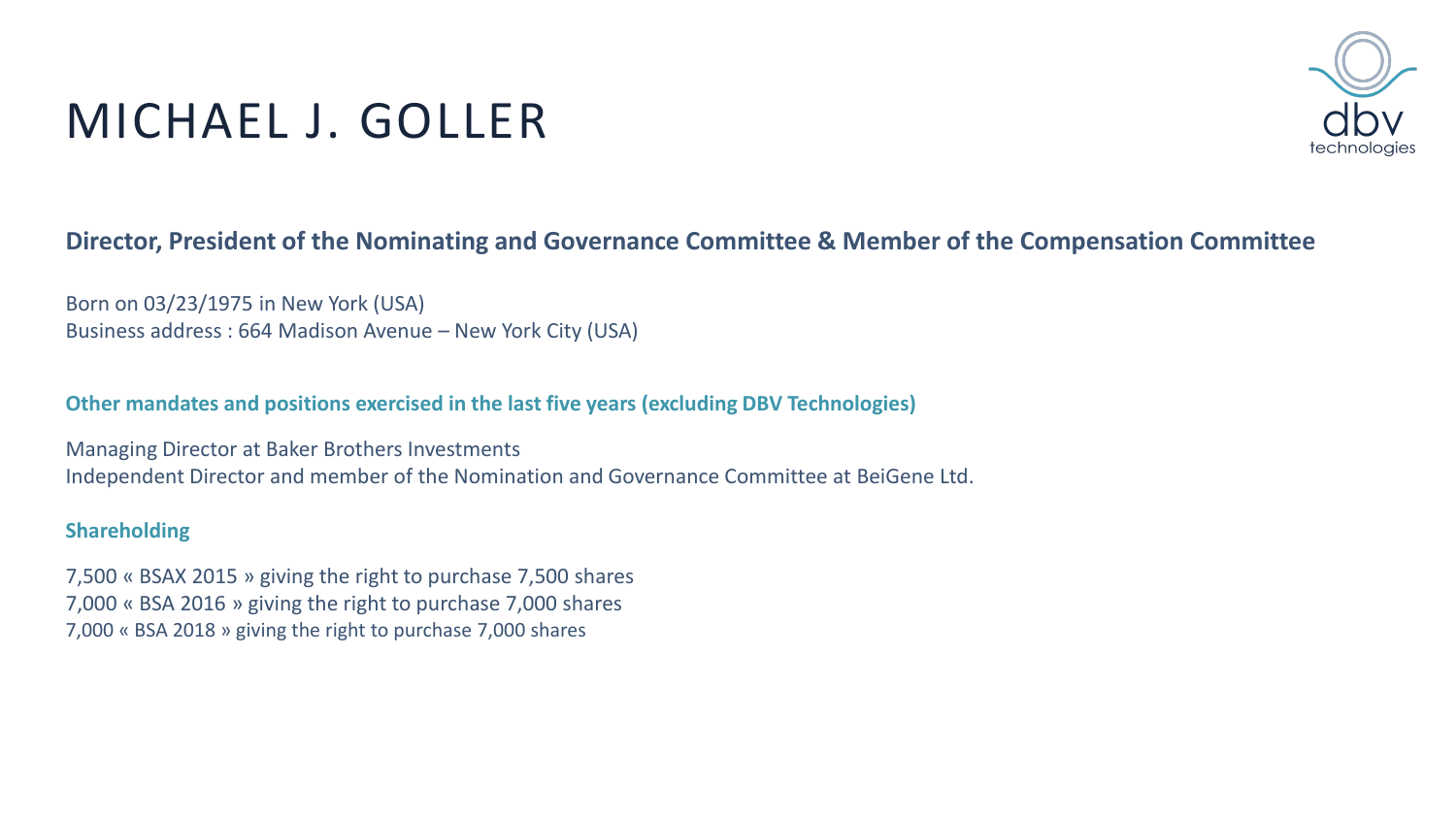# TORBJÖRN BJERKE



**Independent Director, President of the Compensation Committee & Member of the Nominating and Governance Committee**

Born on 11/17/1962 in Lillehammer, Norway Business address : DBV Technologies, 177/181 avenue Pierre Brossolette 92120 Montrouge (France)

**Other mandates and positions exercised in the last five years (excluding DBV Technologies)**

Co-owner and Director of TXP Pharma GmbH Director of Hatt et Söner AB Chairman & Director of Synact Pharma AB Chairman of the Board of Directors at Aprea AB Chairman of the Board of Directors at Pergamum AB Director for Neurosearch AS

#### **Shareholding**

35,925 directly held shares 7,000 « BSA 2018 » giving the right to purchase 7,000 shares